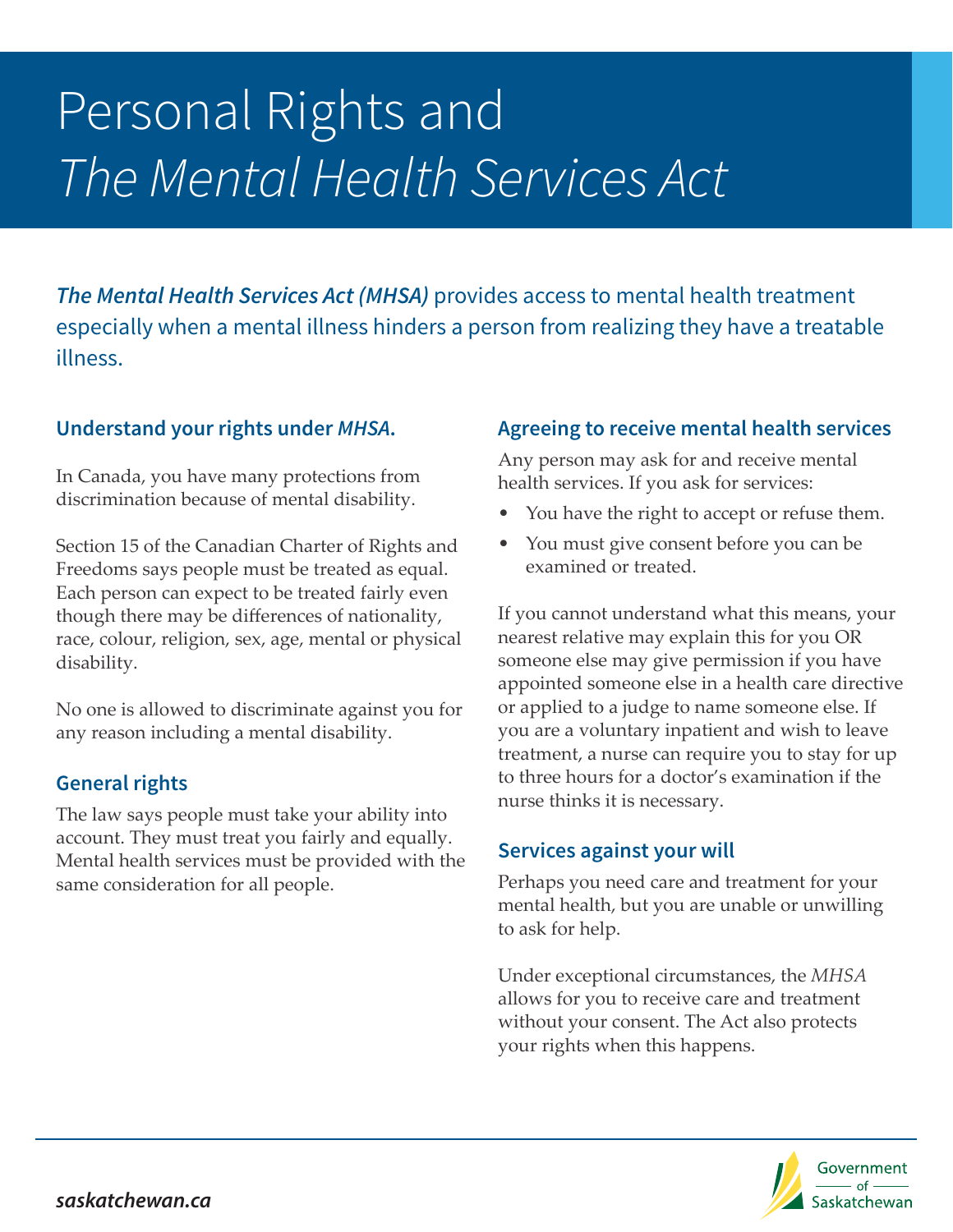## **Examination against your will**

A person may be ordered to be examined by a psychiatrist. This can happen in the following ways:

- A doctor examines you. The doctor believes you have a mental disorder and need treatment. The doctor writes a certificate (Form A) saying you must be examined by a psychiatrist. An authorized (prescribed) mental health professional who may be a resident in psychiatry or a nurse may examine you instead of a doctor if a doctor is not available.
- Another person believes you have a mental disorder. That person presents evidence to a judge. The judge writes a warrant saying you must be examined by a psychiatrist.
- A police officer believes you have a mental disorder which will probably make you harm yourself or others, or make your illness get worse if you are not treated.
- You are in another province and are admitted against your will. Then you may be moved back to Saskatchewan to be examined.
- You are charged with an offence. A judge orders that you be examined by a psychiatrist.
- You have been held under the Criminal Code and you have to be examined.
- You are under a Community Treatment Order and have not met the terms. Your doctor orders an examination.

The examination must be done promptly. You have the right to:

- be told the reasons for the examination;
- contact a lawyer;
- receive a copy of any certificate, warrant or order that says you must be examined.

## **Temporary hold for voluntary patients**

Where a nurse in a mental health centre believes that a voluntary patient intends to leave the mental health centre, and the nurse believes on reasonable grounds that the patient should be held because they meet the involuntary admission criteria, the nurse can detain the person for up to three hours while the person is examined.

The three hour hold does not give the nurse the authority to prescribe medications or treat the patient with medications without a doctor's order.

#### **Admission against your will**

You may be admitted to a mental health centre in a hospital and held there against your will. This can happen in three ways:

- under medical certificates;
- under orders where you have been charged or convicted of a criminal offence; or
- under a court order for long-term detention.

To be held under medical certificates, two different certificates are signed by two different doctors. At least one doctor must be a psychiatrist and one can be a resident in psychiatry. Both doctors must certify the following:

- you have a mental disorder and need treatment and supervision which can only be provided in a mental health centre, often in a hospital;
- your mental disorder keeps you from fully understanding that you need treatment and supervision, so you cannot make an informed decision; and
- your mental disorder will probably make you harm yourself or others, or make your illness get worse if you are not treated.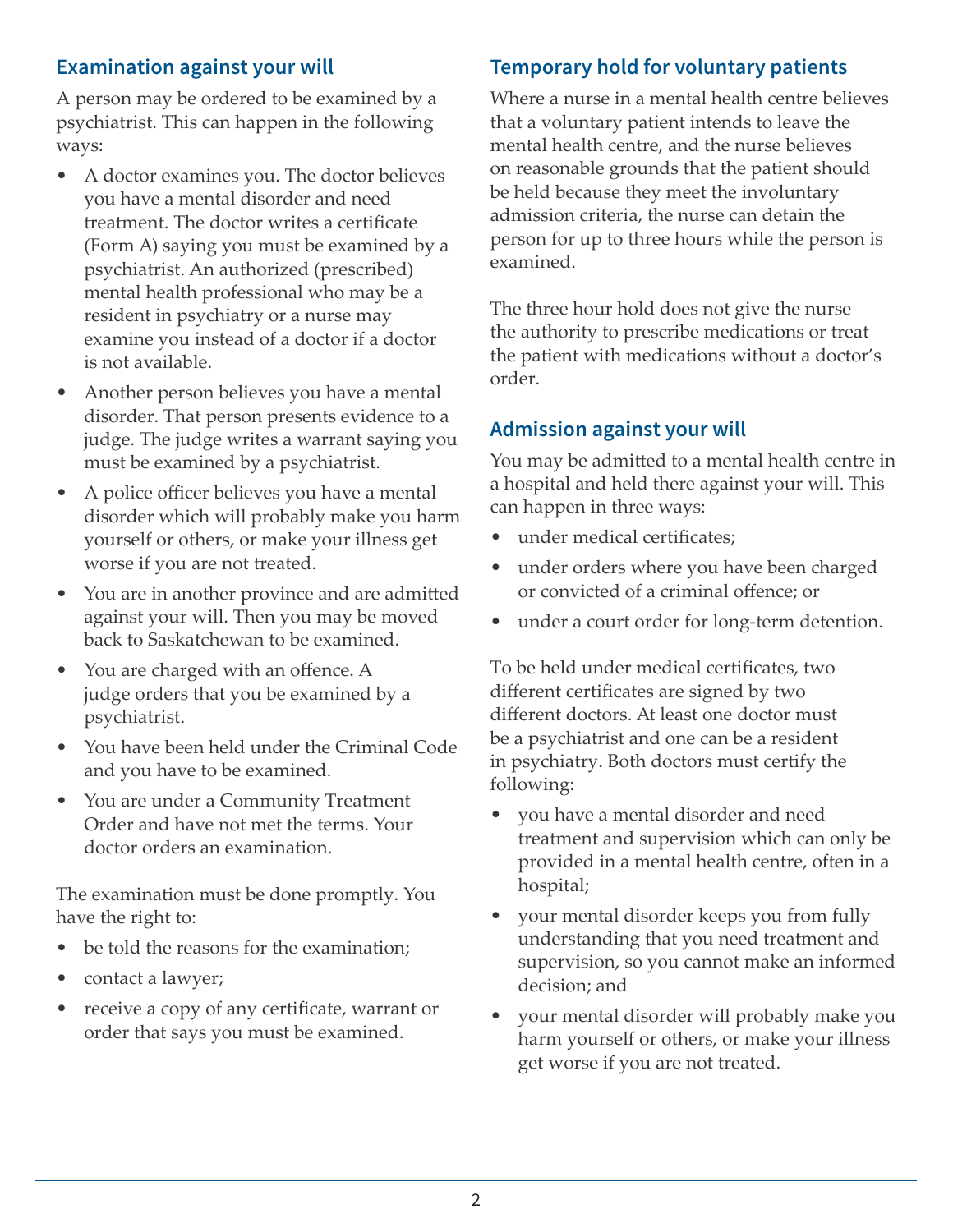In an emergency you may be held under one medical certificate for up to three days. Where two doctors have written medical certificates, you may be held for up to 21 days. If your doctor believes you need to stay longer, two more medical certificates may be written to make you stay up to another 21 days.

## **Treatment**

If you are asking for treatment and care, you cannot be treated without your consent.

If your mental illness keeps you from understanding that you require treatment, and you won't give your consent, you may be treated without your consent in the following situations:

- i. you are being held under medical certificates in a special mental health centre in a hospital;
- ii. you are being held under a court order for long-term detention; or
- iii. you are placed under a Community Treatment Order.

There are rules that must be followed when you are treated without your consent:

- your doctor must explain the treatment to you and, wherever possible, consider your views depending on your medical condition;
- before electroconvulsive therapy (ECT) is given, two psychiatrists must examine you and write special certificates; and
- psychosurgery and experimental treatment are not allowed.

# **Community Treatment Order (CTO)**

Your psychiatrist may place you under a Community Treatment Order, which allows you to live in the community while receiving treatment.

This can only happen if:

• you have a mental disorder which requires treatment and supervision in the community, and you do not need to be in hospital;

- you have been hospitalized in the last two years including the current admission;
- your mental disorder could make you harm yourself or others, or make your illness get worse if you are not treated;
- the services which you need are available in the community;
- your mental disorder keeps you from understanding that you need treatment and supervision, so that you cannot make an informed decision; and
- you are able to co-operate with the CTO.

If a second doctor examines you and supports the CTO written by your psychiatrist, a CTO is issued for up to six months and can be renewed by one doctor for six month periods. You must comply with the order. You must then follow prescribed medical treatment and attend appointments with your psychiatrist or case manager.

## **Protection under the Act**

When a certificate is issued on you and you are required to attend for treatment against your will, you have the right to special protection under the Act.

**You may ask to speak with an official representative at any time.**

## **Official representatives**

Official representatives are usually lawyers with expertise in the mental health field. They have been appointed to help people who have been detained under the *MHSA* understand their rights.

An official representative:

• Will visit you if you are being treated, transferred or ordered to receive ECT against your will. He or she will visit you within 24 hours if you are being held under a certificate.